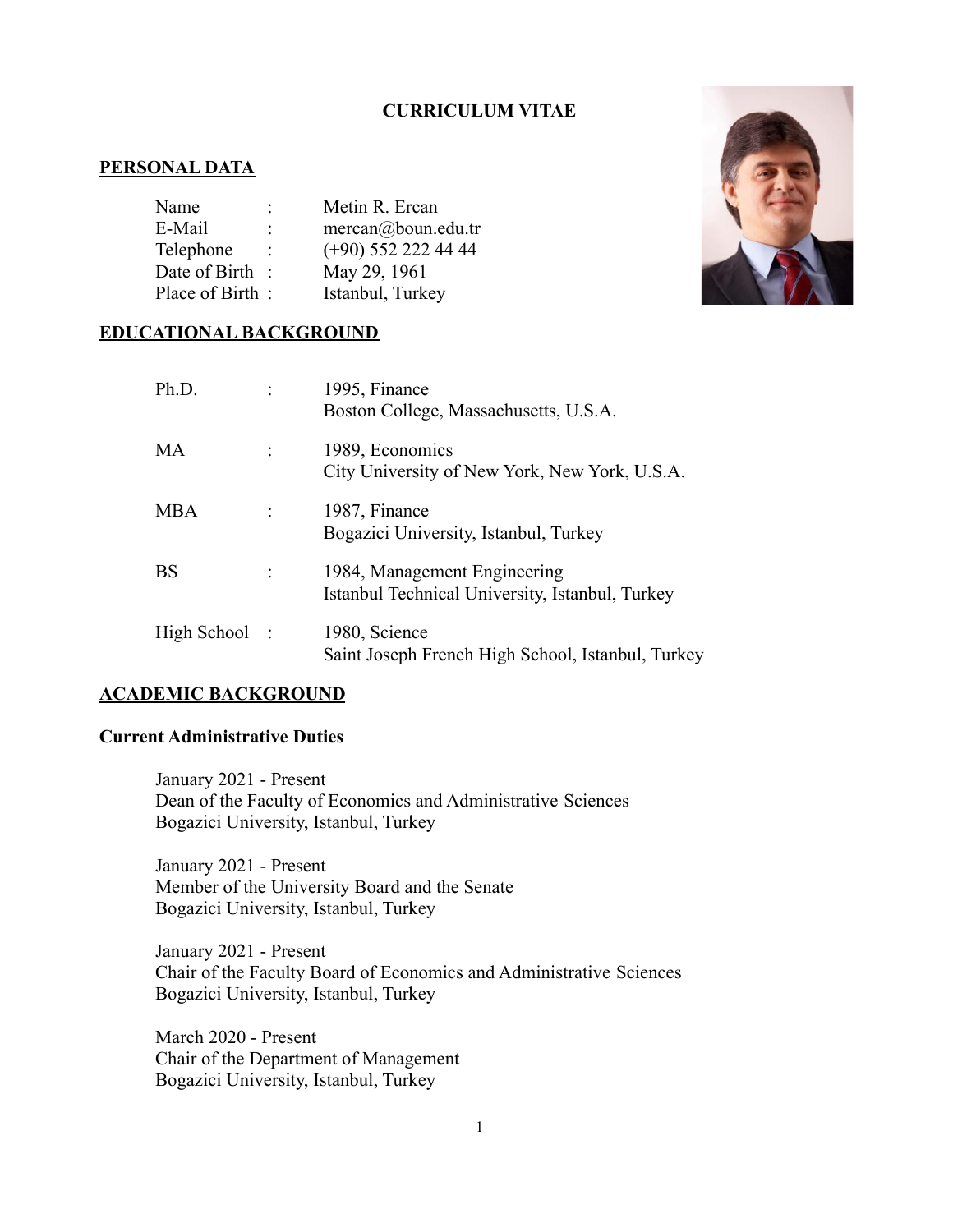### **Past Administrative Duties**

Bogazici University, Department of Management, Executive MBA, Founding Member Bogazici University, Department of Industrial Engineering, Master of Financial Engineering, Founding Member Bogazici University, Department of Management, MBA and Executive MBA Selection Committee Member Bogazici University, Department of Management, Ph.D. Selection Committee Member Bogazici University, Department of Management, Ph.D. Qualification Committee Member

#### **Academic Employment**

September 2011 - Present Professor of Finance and Accounting, Department of Management Bogazici University, Istanbul, Turkey

August 2002 - September 2011 Associate Professor, Department of Management, Bogazici University, Istanbul, Turkey

July 1997 - August 2002 Assistant Professor, Department of Management, Bogazici University, Istanbul, Turkey

September 1993 - May 1995 Teaching Fellow, Department of Finance, Boston College and Suffolk University, Massachusetts, U.S.A.

1988 - 1989 Research Assistant, Department of Economics, City University of New York, New York, U.S.A.

1985 - 1987 Research Assistant, Department of Economics, Bogazici University, Istanbul, Turkey

# **Courses Taught**

Money and Banking (Central Bank) Business Finance Corporate Finance Basic Finance **Investments** Derivative Securities and Markets Valuation Special Topics in Finance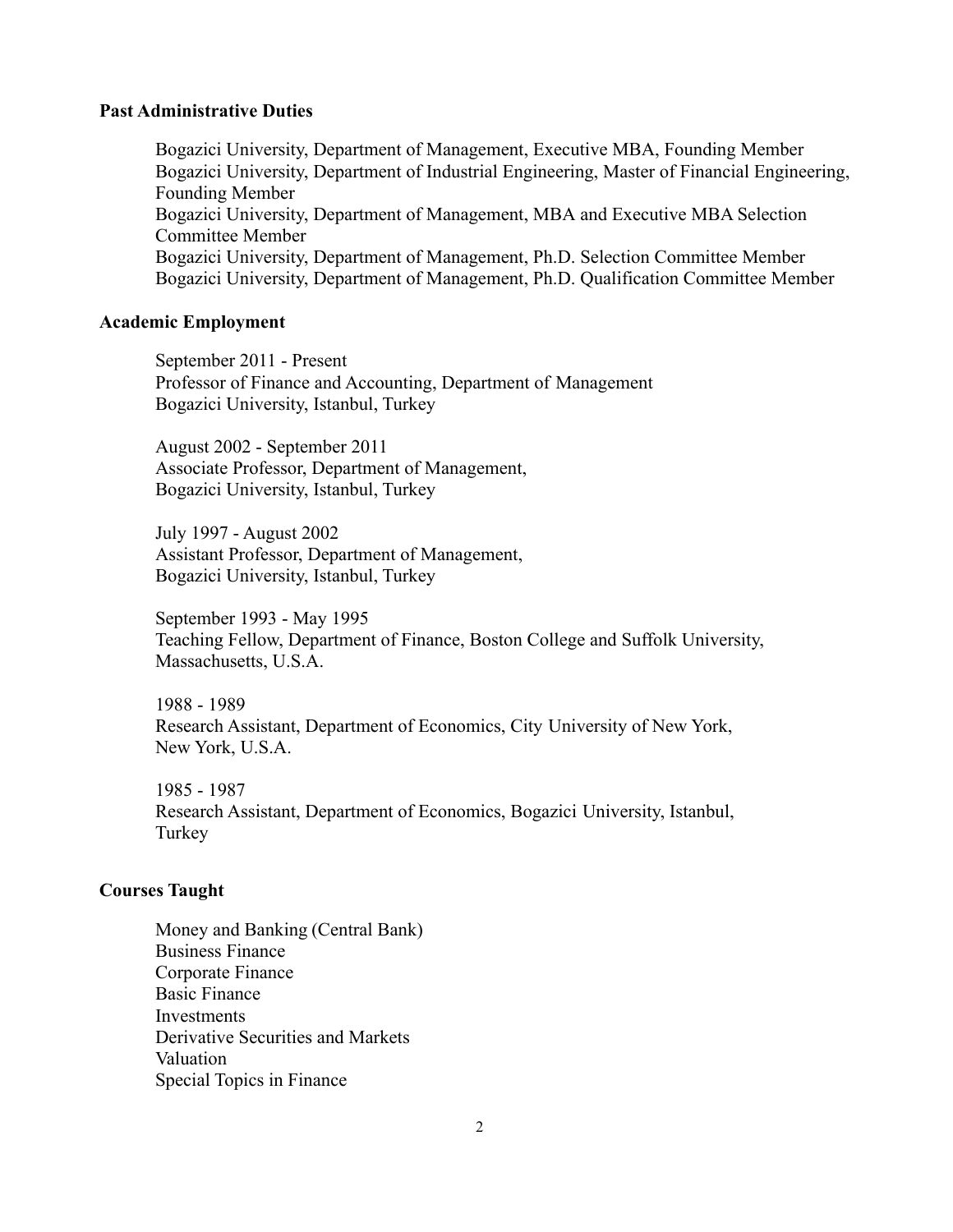Besides, Investments, Finance, Derivatives, Turkish Economy and Money and Central Bank Courses taught in State and Private Institutions

### **Schools in which Courses Taught**

Bogazici University, Department of Management, Istanbul, Turkey Bogazici University, Department of Management, MBA, Istanbul, Turkey Bogazici University, Department of Management, Executive MBA, Istanbul, Turkey Bogazici University, Department of Industrial Engineering, Master of Financial Engineering, Istanbul, Turkey Bogazici University, Department of Industrial Engineering, Master of Engineering and Technology Management, Istanbul, Turkey Boston College, Carroll Graduate School of Management, Massachusetts, U.S.A. Suffolk University, Business School, Massachusetts, U.S.A. Işık University, Management Program and Executive M.B.A. Program, Istanbul, Turkey Istanbul Technical University, Faculty of Management, Executive M.B.A. Program, Istanbul, Turkey Koc University, Department of Management, Istanbul, Turkey Marmara University, School of Banking And Insurance, Department of Capital Markets, Istanbul, Turkey

## **OTHER PROFESSIONAL EXPERIENCE**

March 2010 – January 2013 Chief Advisor Capital Markets Board Ankara, Turkey

2010- 2012 Board Member Bogazici University Teknopark Istanbul, Turkey

2008 - 2009 Board Member Assistt (CRM company of Turk Telekom Group) Istanbul, Turkey

2008 - 2009 Board Member Sebit (Educational software company of Turk Telekom Group) Istanbul, Turkey

2007 - 2009 Board Member Argela (Integrator company of Turk Telekom Group)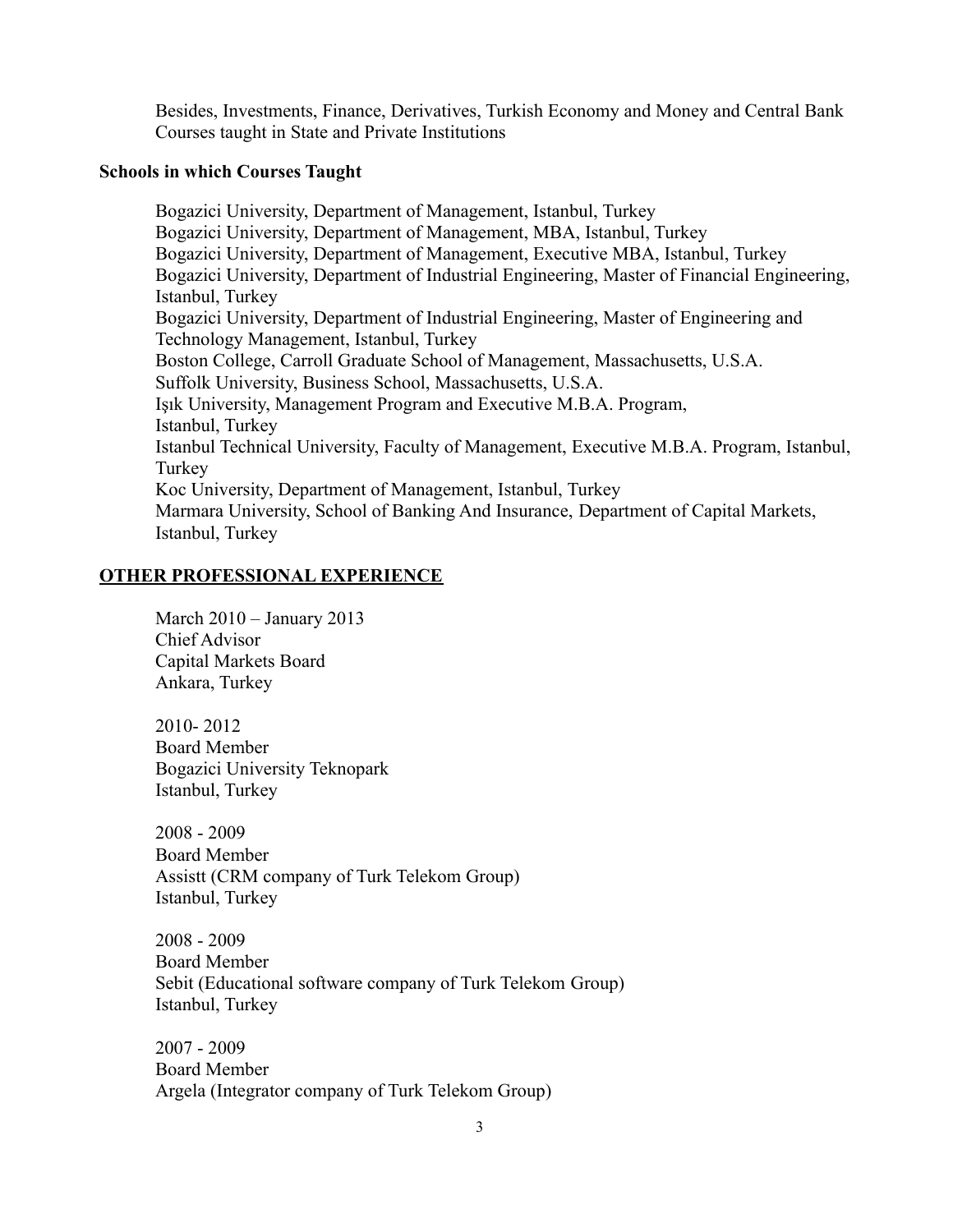### Istanbul, Turkey

2007 - 2009 Board Member Innova (Integrator company of Turk Telekom Group) Istanbul, Turkey

April 2006 - February 2009 Executive Board Member TTNet (Broadband ISP company of Turk Telekom Group) Istanbul, Turkey

November 2005 - November 2008 Executive Board Member and Member of Executive Committee Turk Telekom (Largest telecommunications group of Turkey) Ankara, Turkey

November 2005 - February 2009 Board Member Avea (Mobile operator of Turk Telekom Group) Istanbul, Turkey

November 1995 - April 1996 Acting President, Prime Ministry of Turkey, Privatization Administration, Ankara, Turkey (Team leader of the first banking privatization in Turkey – Sümerbank)

June 1995 - November 1995 Vice-President, Prime Ministry of Turkey, Privatization Administration, Ankara, Turkey

June 1995 - May 1996 Board Member, Emlak Bankasi, Istanbul, Turkey

1991 - 1992 Advisor to the Minister of State in charge of the Turkish Economy, Ankara, Turkey

1991 - 1992 Advisor to the General Manager of EXIMBANK, Ankara, Turkey

1989 - 1990 Practical Trainee, New York State, Department of Economic Development and ADVEST Brokerage INC., New York, U.S.A.

## **OTHER EXPERIENCE**

October 2016 - Present Board Member and Financial Comptroller Fiziksel Engelliler Vakfi (FEV)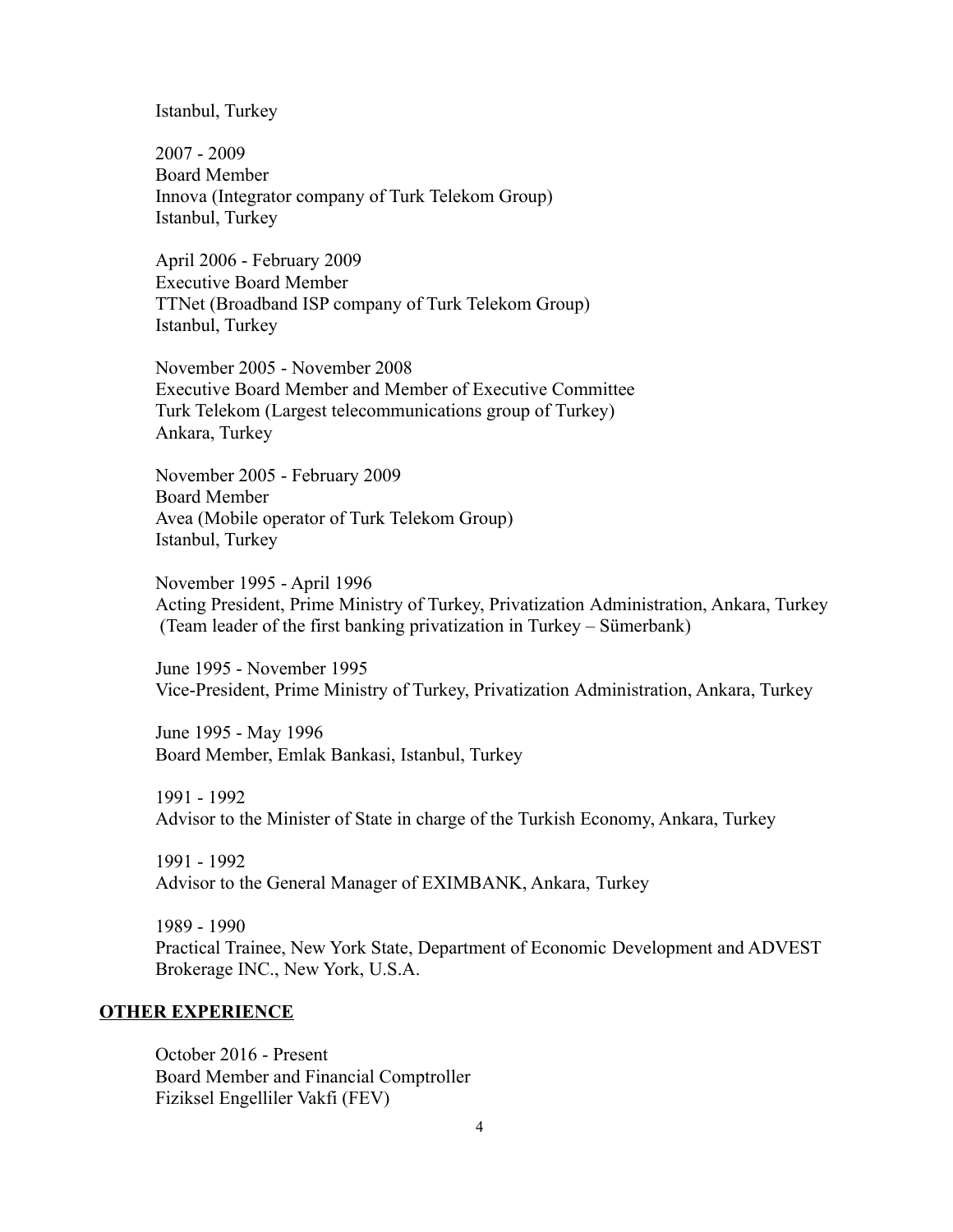Istanbul, Turkey

2012 - Present Member of the Editorial Board Journal of Business, Economics & Finance Istanbul, Turkey

2011 - Present Board Member Bogazici University Center for Innovation and Competition-based Development Studies Istanbul, Turkey

February 2008 - April 2009 Board Member TURKTRADE (Turkish Society of Foreign Trade) Istanbul, Turkey

June 2003 – April 2009 Board Member Foundation for Economic Research Istanbul, Turkey

March 2003 – September 2003 Preliminary Study for Earthquake Master Plan (Preparation of Financial Resources Models), Istanbul Metropolitan Municipality, Istanbul, Turkey

August 2001 – March 2016 Columnist (724 Articles), Daily Turkish Newspaper *Radikal*, Istanbul, Turkey

January 2000 – January 2001 Columnist (103 Articles), Daily Turkish Newspaper *Yeni Binyil*, Istanbul, Turkey

### **PUBLICATIONS AND RESEARCH ACTIVITIES**

#### **Books**

Ercan, M. (2015). *Türkiye Küresel Büyüme Modeli: Küresel Ekonomik Statükoya Teslim Olmamak İçin Finans Kaynağı Önerileri.* İstanbul: Boğaziçi Üniversitesi Yayınları (ISBN 978-975-518-374-9).

Ercan, M. (2006). *Kayit Disi Ekonomi ve Hizli Tuketim Mallari Sektoru*. Ankara: Comart. © ECR Tüketiciye Etkin Yaklaşım Derneği (ISBN 975-00806-0-2)

### **Refereed Papers**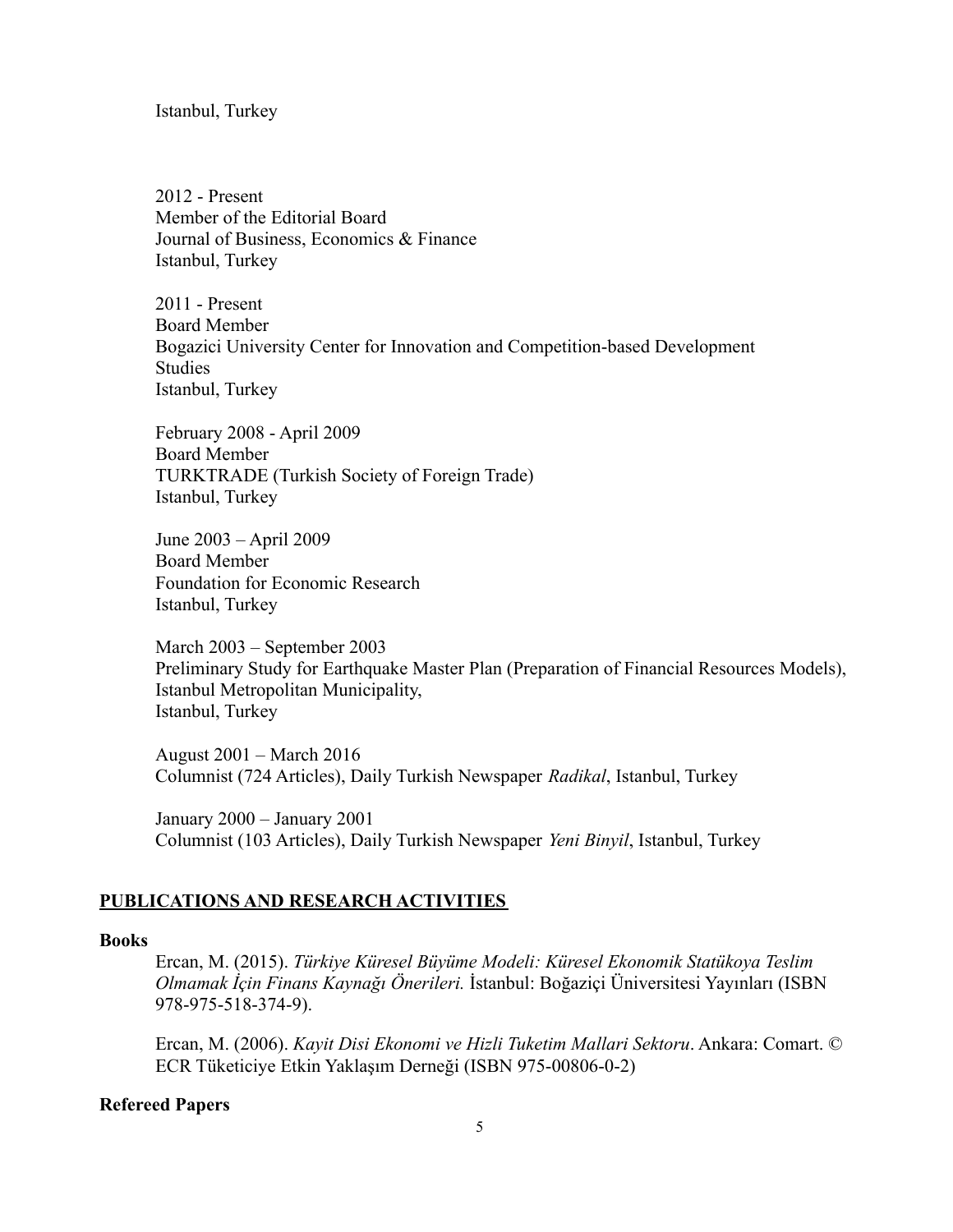Ercan, M. (2011). Foreign Direct Investment and the Unregistered Economy in Turkey. *Turkish Studies*, 12(3), 475-489

Ercan, M. & Cevikel, S. (2011). Survey on IPO Underpricing in the Istanbul Stock Exchange. *Iktisat Isletme ve Finans,* 26(305), 85-117

Karatas, C. & Ercan, M. (2008). The Privatisation Experience in Turkey and Argentina: A Comparative Study, 1986-2007. *Metu Studies in Development*, 35(2), 345-384.

Ertuna, B., Ercan, M. & Akgiray, V. (2003) The Effect of the Issuer-Underwriter Relationship on IPOs: The Case of an Emerging Market. *The Journal of Entrepreneurial Finance and Business Ventures*, 8(3), 43-55.

Ercan, M. & Onis, Z. (2001). Turkish Privatization: Institutions and Dilemmas. *Turkish Studies*, 2(1), 109-134

Ercan, M. (2000). Market Response to Stock Splits: Evidence from the Istanbul Stock Exchange. *Bogazici Journal 'Review of Social, Economic and Administrative Studies',* 14(2), 25-33.

Ercan, M & Gokce, D. (2000). "Hedge Fonlari" Nedir, Ne Degildir?. *Iktisat, Isletme ve Finans Dergisi*, 15(173), 29-37.

Ercan, M & Senocak, L. (2000). Bankaci Gozuyle Banka Ozellestirmesi: Bir Anket Calismasi. *Bankacilar Dergisi*, 34, 17-31.

Ercan, M., & Gokce, D. (1999). Sosyal Güvenlik Sistemlerinde Reform Arayisi: Şili Tipi Özel Emeklilik Sigortasi Alternatifi. *Bankacilar Dergisi,* 30, 13-32.

Ercan, M. & Gokce, D. (1998). Defined Contribution Model: Definition, Theory and an Application for Turkey. *ISE Review 2*(7-8), 33-49.

Asikoglu, Y. & Ercan, M. (1992) Inflation Flow-Through and Stock Prices*. Journal of Portfolio Management*, 18(3), 63-68. (Republished in 1995, Y. Asikoglu, *Finance, Exchange Rates & Financial Liberalization* (pp. 197-209). Ankara: Capital Markets Board of Turkey).

#### **Papers in Popular Magazines, Non-refereed Journals and Other Studies**

Ercan, M. (2009, December). Ekonomik ve Mali Sistem. *Dis Ticarette Durum,* 68, 67-72.

Ercan, M. (2009, June). Kriz Doneminde Reel Sektor Sirketlerinin Performansi. *Dis Ticarette Durum*, 67, 20-28.

Ercan, M. (2008, January). Dunya ve Turkiye'de Ar-Ge. *Dis Ticarette Durum,* 64, 60-72.

Ercan, M. (2007, September). Telekomunikasyon Sektorunde Degisim. *Dis Ticarette Durum*, 63, 50-54.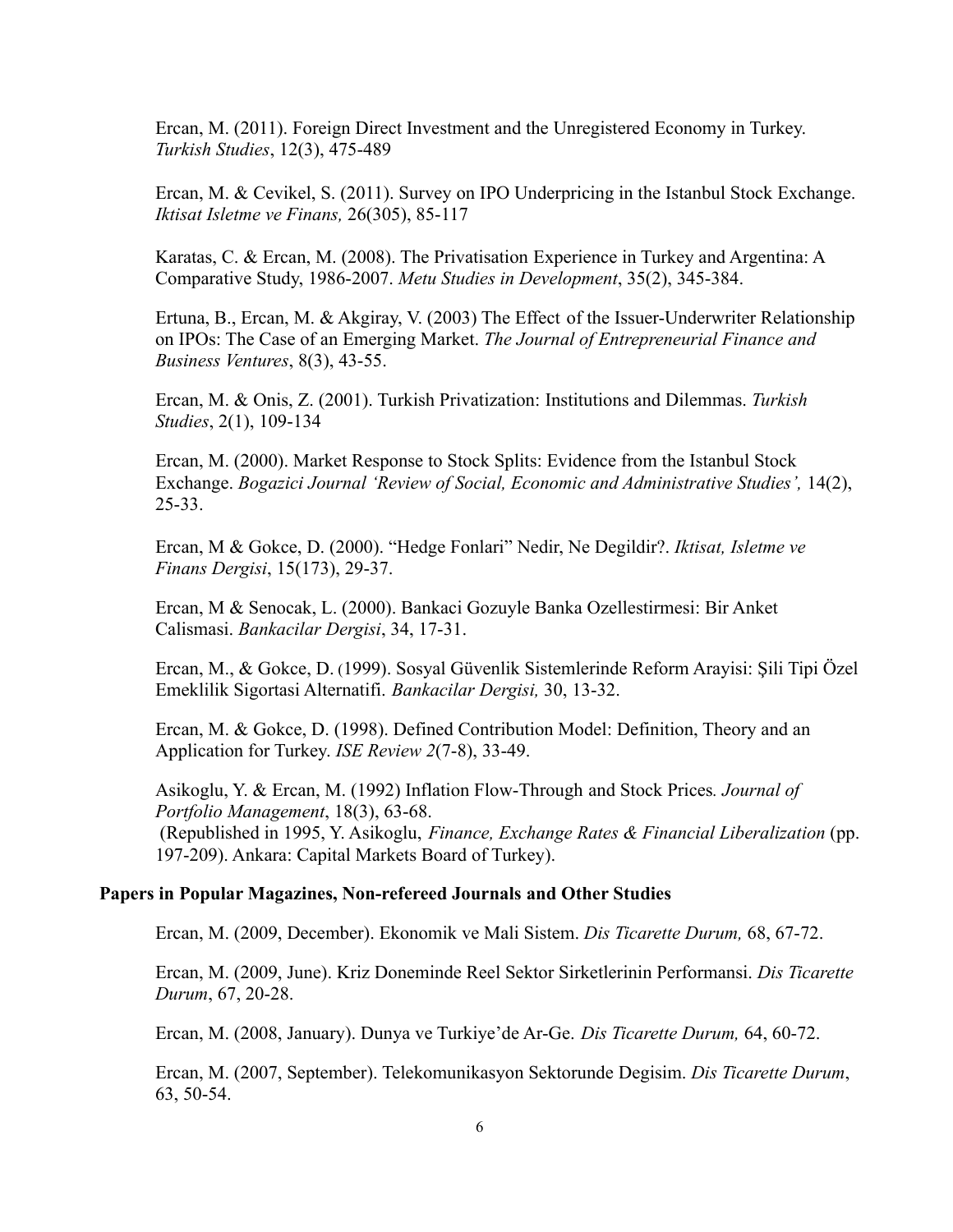Ercan, M. (2006, November). Dolar ve Cari Açık Üzerine Sohbet. *İstanbul Sanayi Odasi Dergisi,* 488, 48-54.

Ercan, M. &, Gokce, D. (2005, July-August-September). Cin, Turkiye ve Dunya!. *Karizma Dergisi*, 6(23), 39-50.

Ercan, M. (2004, November). Dolar Nereye Gidiyor?. *Dis Ticarette Durum*, 56, 74-78.

Gokce, D. & Ercan, M. (2004, April) Cin'i İyi Tanımak Gerekiyor. *Stratejik Analiz,* 48.

Ercan, M. (2000, September-October). Privatization Program in Turkey, Past, Present and Future. *Turkey Investor*, 14, 102-108.

Ercan, M. (1999, December). Özel Emeklilik Sigortasi Uygulamasi ve Turkiye [Private Pension Application and Turkey]. *Akbank Emeklisinin Sesi*, 2(7), 2.

Asikoglu, Y. & Ercan, M. (1995). Predicting Corporate Bankruptcy in the Turkish Economy During the Post-Liberalization Period. In Y. Asikoglu, *Finance, Exchange Rates & Financial Liberalization* (pp. 163-178). Ankara: Capital Markets Board of Turkey.

## **Ph.D. Thesis**

Ercan, M. (1995). *FDIC Auctions for Failed Banks: An Empirical Investigation of the Pricing Behavior by Bidding Companies*. Unpublished Ph. D. Thesis, Boston College, Massachusetts, U.S.A.

### **Conference Presentations, Participations and Proceedings**

Chairman at *Enerji Yatirimlari ve Özelleştirmelerinde Yurtdisi Kaynakli Proje Finansman İmkanlari [Project Finance Opportunities from Abroad for Energy Investments and Privatizations]* session of *Enerji Arz Güvenliği ve Özelleştirmeler Arenası [Energy Supply Security and Privatizations Arena]*, Ankara, Turkey, 24 May 2011.

Chairman at *Girisimcilik [Entrepreneurship]* session of *Istihdam, Kalkınma ve Girişimcilik Arenasi [Employment, Development and Entrepreneurship Arena* organized by STEAM (Strategic Technical Economic Research Center), Mardin, Turkey, 27 November 2010.

Chairman at *Halka Arzlarda Fiyatlama Olgusu/Degerleme [Pricing Phenomenon and Valuation in IPOs]* session of *Halka Arz Seferberliği İstanbul Zirvesi [Mobilization for IPOs Istanbul Summit]*, Istanbul, Turkey, 6-7 May 2010.

Keynote speaker at the General Assembly of Turkiye Bilisim Vakfi [Turkey Informatics Foundation of Turkey], Istanbul, Turkey, March 2007.

Presentation titled "Unregistered economy and fast moving consumer goods sector" at Transition to Registered Economy Symposium organized jointly by Okan University and Ministry of Finance Revenue Administration of Turkey, 2 November 2006.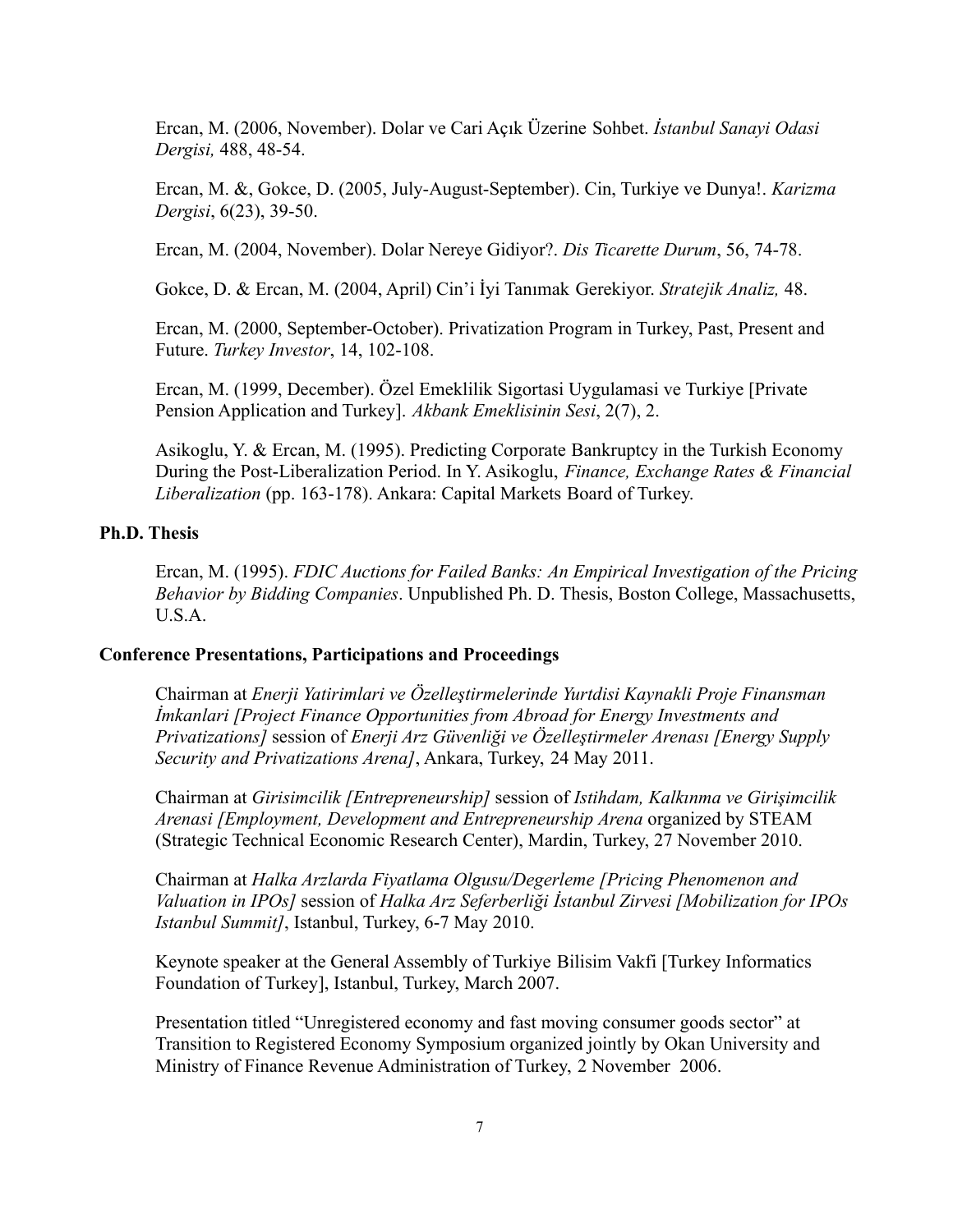Panelist at *Opportunities for Turkish Economy: Foreign Investment and Privatization* session in *Active Academy Third International Finance Summit,* Istanbul, 01-02 December 2005.

Panelist at *Türkiye'de Gecmisten Gelecege Ozellestirme Paneli [Panel for Privatization in Turkey from the Past to the Future] 2004-26* (pp. 28-32, 41-56) Istanbul: Istanbul Chamber of Commerce, 2004.

Keynote speaker at *Vadeli Islemler Semineri* [Seminar on Futures Contracts] organized by Foundation for Economic Research and Is Investment Securities, 2004.

Panelist at *Kayıt Dışı: Daha Nereye Kadar?* [Unregistered Economy: Up to Where?] session of *Perakende Gunleri 2004* [Retail Days 2004] organized by Soysal Publications, Istanbul, Turkey, 13-14 October 2004.

Chairman at *Özelleştirme Uygulamalarında Sermaye Piyasalarının Önemi* [Importance of Capital Markets in Privatization Applications] session of *II. Capital Markets Arena* organized by STEAM (Strategic Technical Economic Research Center), Istanbul, Turkey, 14-15 September 2004.

Presentation titled "Privatization in Turkey: General Assessments" at Tax Council Meeting. 18 May 2003.

Panelist at *Enerji Sektorunde Liberasyon ve Regulasyon* [Liberalization and Regulation in the Energy Industry] session of *Enerji Sektörü Karar Vericileri Calistayi* [Energy Decision Makers' Workshop] organized by Euro-Med Energy Policy Training Network and Bosphorus University Foundation, Istanbul, Turkey, 23-27 September 2002.

*Efficiency of Institutions and the Privatization Process: The Turkish Privatization Administration in Critical Perspective*. Paper presented at a conference organized by the United Nations, Economic and Social Commission for Western Asia, Beirut, Lebanon, December, 1997. Ercan, M.

Panelist at *Gayrimenkul Finansmanında Yeni Arayışlar* [New Pursuit in Real Estate Finance] Conference organized by Emlak Bank, Istanbul, Turkey, June 1997.

Keynote speaker at the 1st General Assembly of World Turkish Businessmen Foundation, Ankara, TR, 27 February 1996.

Panelist at *Privatization Prospects in Turkey*. presented at the World Council of Turkish Businessmen, Istanbul, Turkey, February 1996.

Panelist at the *Economist Conferences, the 13th Roundtable with the Government of Turkey*, Ankara, Turkey, November 1995.

Keynote speaker at "Privatization and Foreign Capital Investments in Turkey" Conference, organized by London Embassy of Turkey, 16 October 1995. London, UK.

Keynote speaker at *CEO Institutes, Turkey Roundtable, Euromoney Conferences*, New York, U.S.A., 5-6 October 1995.